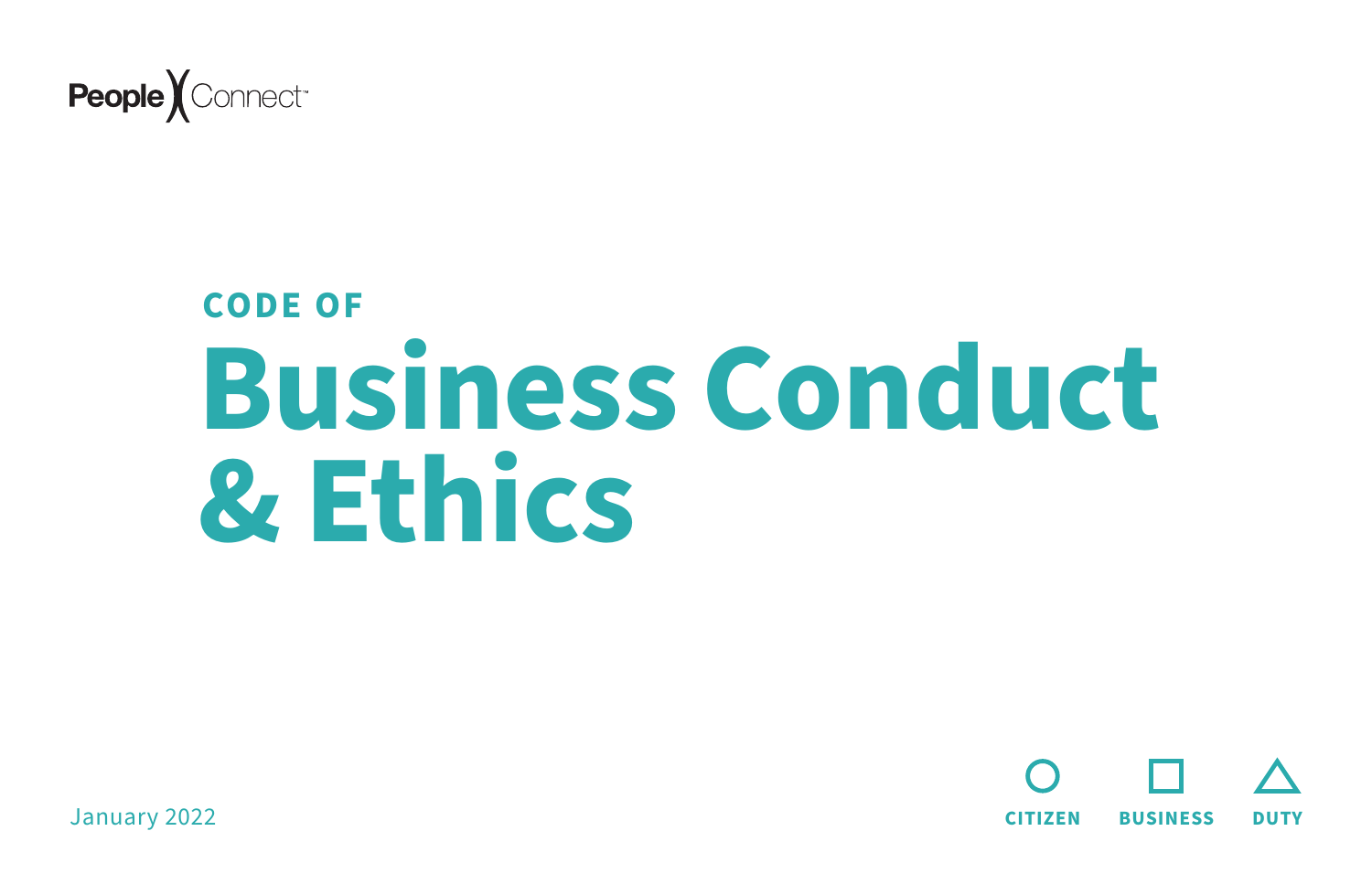### **Message from the CEO**

Dear Fellow Employee,

At PeopleConnect, one of our Five Core Values is Trustworthy. To be a strong company on the outside, we have to be a strong company on the inside.

Our PeopleConnect Code of Business Conduct & Ethics is an important part of this commitment. Our responsibility goes beyond fulfilling legal requirements. As employees and partners, we all have a duty to uphold the Code, company policies and the law by performing our jobs in an open and honest manner.

The Code, though not exhaustive, covers a variety of topics which help equip employees with skills necessary to make the right decisions. When we take the time to do what is right, we act with integrity and build trust, making the company stronger.

Please familiarize yourself with the Code and join with me in making the commitment to uphold it in all we do for the PeopleConnect family.

Steven Gray

**Steven Gray** CEO

| <b>Message from the CEO</b>    |    |
|--------------------------------|----|
| <b>Reporting Violations</b>    | () |
| <b>Code Overview</b>           |    |
| <b>Guiding Principles</b>      | በሬ |
| <b>Ethical Decision Making</b> |    |





#### **CONTENTS**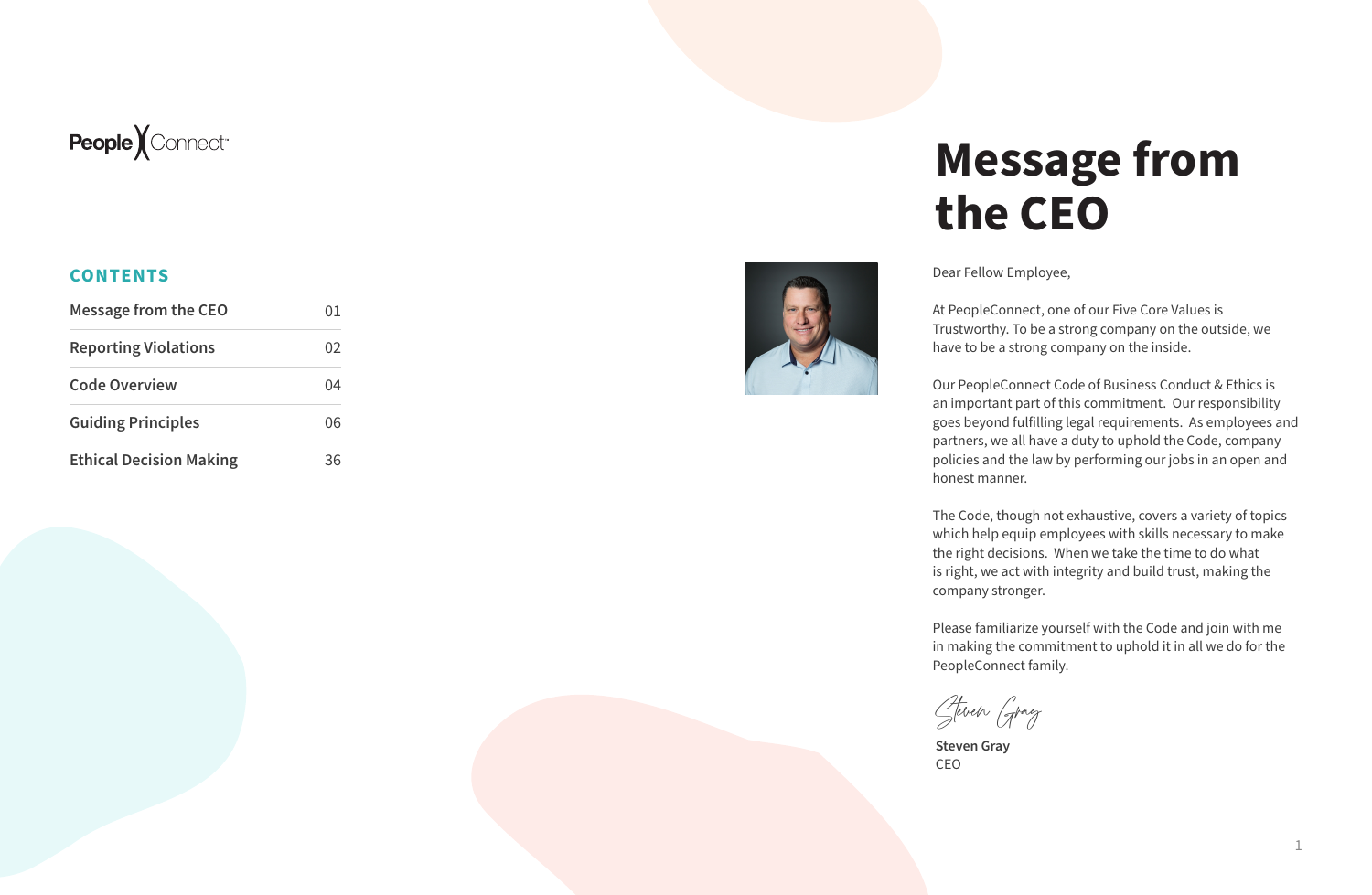### <span id="page-2-0"></span>**How To Report Violations**

We are all responsible for protecting the PeopleConnect Culture of Integrity.

> **How do I make a report or raise a concern about potential violations of the PeopleConnect Code or other applicable rule or law?**

If you have a question about the Code or you are concerned about a potential violation of the Code or other applicable rule or law, you have a number of options:

- 1. Discuss the issue with your supervisor;
- 2. Discuss the issue with another supervisor or manager;
- 3. Contact the Human Resources Department;
- 4. Contact the Chief Legal Officer;
- 5. Report the issue using the EthicsPoint Hotline.

#### **No Retaliation Policy:**

PeopleConnect does not tolerate retaliation for asking questions or raising good-faith concerns about possible violations of the Code or other applicable rule or law.

### People *Connect*

#### **EthicsPoint Hotline**

Report issues or violations using the following methods:



Phone: (888) 261-1620



#### **Violations of the Code:**

Your concerns are taken very seriously. We will investigate reports of possible violations of the Code. You may report violations in confidence. If your situation requires that your identity be kept secret, your anonymity will be protected as necessary, but cannot always be promised. All employees are expected to fully cooperate with investigations conducted by the Company. Violations of the Code are subject to disciplinary action up to and including termination.

A potential violation is a serious matter. If you see something or are unsure if something potentially violates the Code of Business Conduct & Ethics ("Code") or other applicable rule or law, speak up! We expect everyone to let us know about any suspected violation of our Code or other applicable rule or law. We do not tolerate retaliation against anyone for raising good-faith concerns.

Web:<http://www.peopleconnect.ethicspoint.com> *select the "Make a Report" link at the top of the page*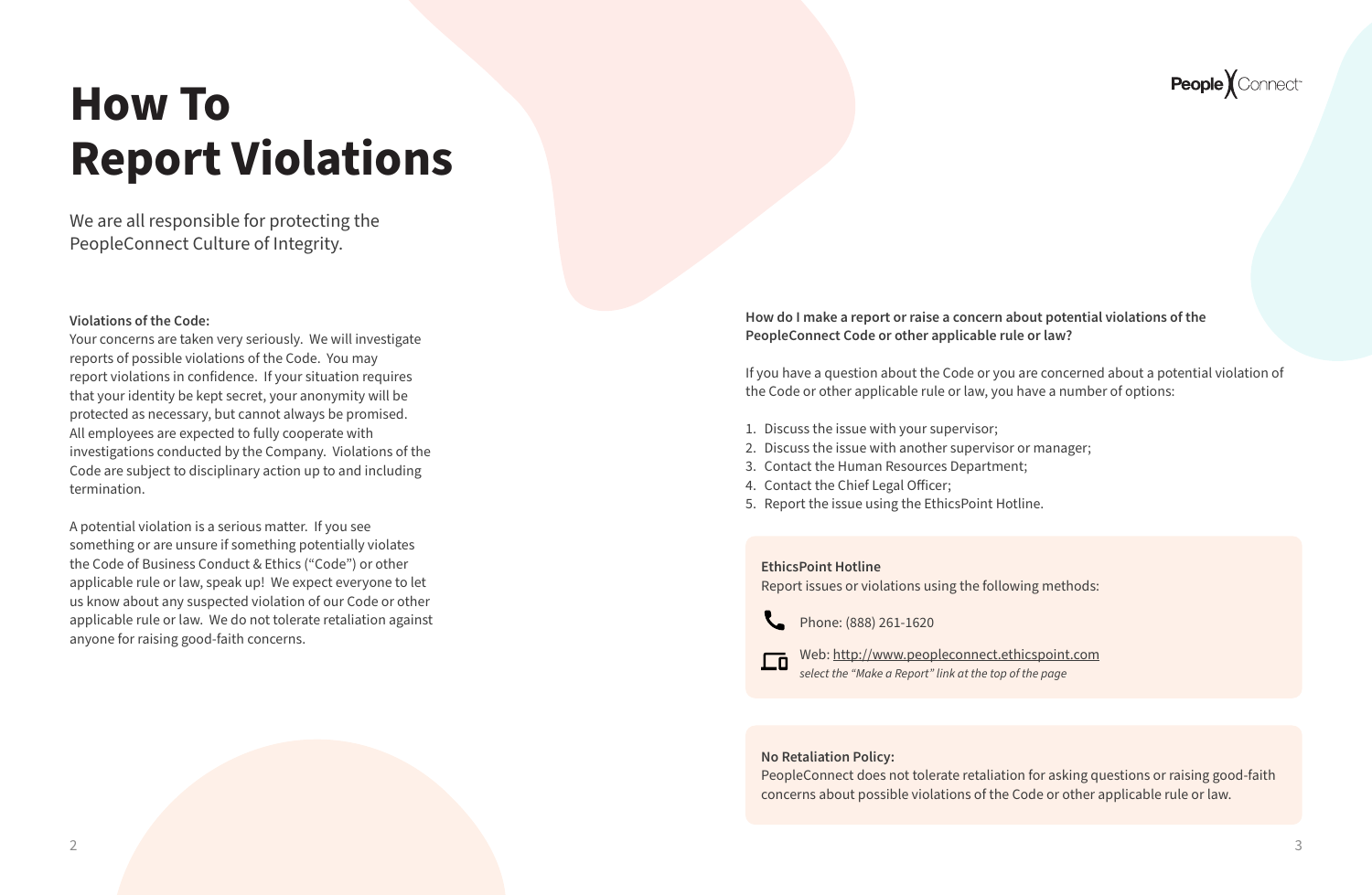#### **08**

Do not tolerate, and actively oppose, corruption in our businesses.

### **Code of Conduct**

**06**

Commit to providing safe, good-quality products and services. Address and do not hide risks or mistakes.

#### **07**

Compete vigorously but do not use illegal or unethical means to gain an advantage over a competitor.

Protect confidential information and respect that of our competitors.

#### **09**

#### **11**

Obey all the laws on working hours and compensation.

Act in the Company's best interests and spend its money solely for business purposes.

#### **10**

Our Code applies equally to all. **01**

Safeguard the health and

safety of our team members.

**02**

Protect the privacy of all individuals.

Be inclusive, value diversity and support team members in realizing their potential.

**04 03 05**

Use email, Internet access, telephones and computers responsibly and honorably.

#### **12**

Ensure that our books and records are accurate, complete and maintained.

#### **14**

Comply with international

trade laws.

 $\frac{4}{5}$ 

### People Connect<sup>®</sup>

#### **13**

Limit the use of Company resources to support political campaigns or causes.

#### **15**

Communicate accurately with the public.

**BUSINESS**

**DUTY**

**CITIZEN**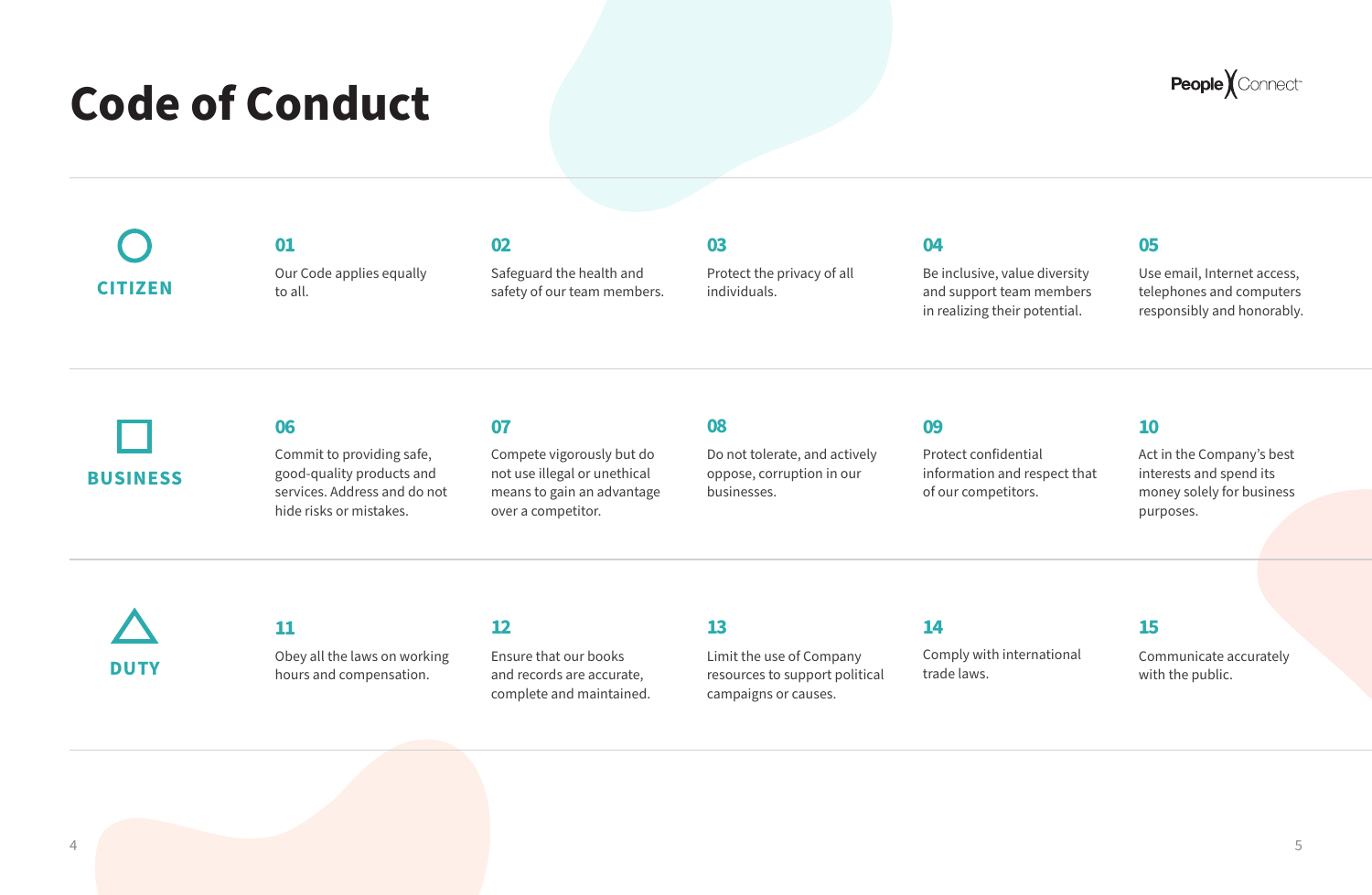# **Our Code applies equally to all. 01**

The Code applies to everyone at PeopleConnect – including the Board of Directors, Company officers, employees, agents and contract workers.

**REMEMBER**

- 
- 
- 

**ENSURING COMPLIANCE AND ACCOUNTABILITY**

- 
- 

• Raise a concern if you believe there has been a violation of the Code or of any law or regulation under which we operate.

• Do not tolerate threats or retaliation. PeopleConnect does not tolerate threats, intimidation or retaliation against anyone who in good faith raises a concern or reports a possible Code violation.

• Communicate to contractors, agents and other business partners that they are expected to uphold the standards of the PeopleConnect Code when working with or on behalf of PeopleConnect.

• Employees are expected to follow the Code and assist their fellow employees and PeopleConnect partners in understanding and complying with the Code.

• Supervisors will help make their employees aware of the Code's importance and requirements, and help to implement programs and procedures to promote it.

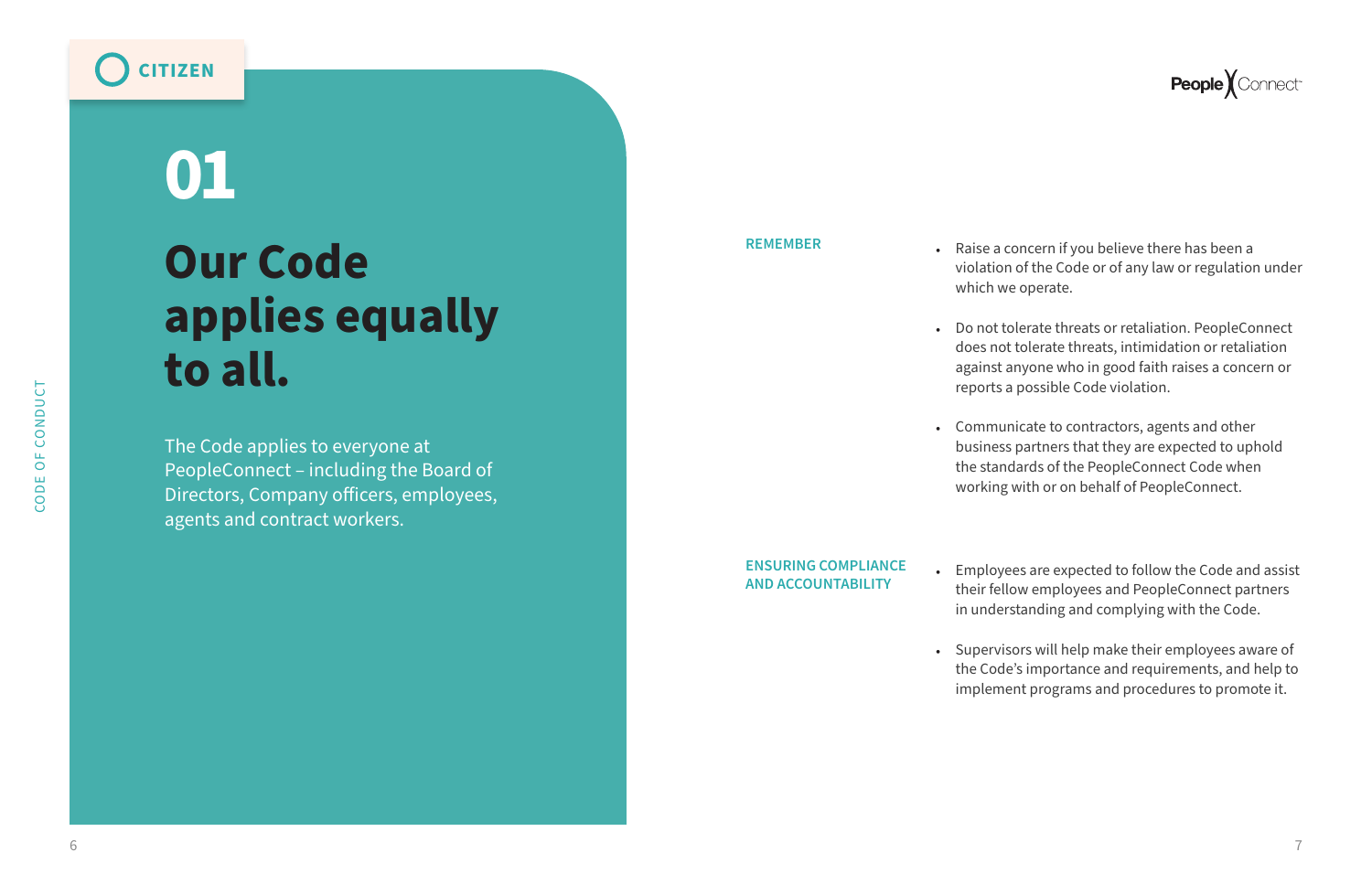### **Safeguard the health and safety of our team members.**

# **02**

It is essential that our employees work in healthy and safe environments.

**ALWAYS FOLLOW SAFETY PROCEDURES AND GUIDELINES.** 

**DO NOT COMMIT OR PERMIT VIOLENCE.** 

- 
- **NEVER BE UNDER THE INFLUENCE OF DRUGS**

### **People** *Connect*<sup>®</sup>

**AT WORK.** 

• Understand and follow the safety policies and procedures related to your work.

• Regularly look for ways to improve workplace safety.

• Do your best to avoid accidents and to help others avoid them.

• Report all accidents, near misses and safety issues. In the instance of a serious accident or emergency situation, immediately call 911. Contact your supervisor or Human Resources to report any safety issues or non-emergency accidents.

• Help to create a physically and emotionally safe

- 
- 
- 
- 
- workplace.

• We do not tolerate violent behavior, threats to people or property, or physical intimidation or coercion.

• At work, you must remain free from the influence of illegal drugs or any substances that may impair your ability to work safely and effectively.

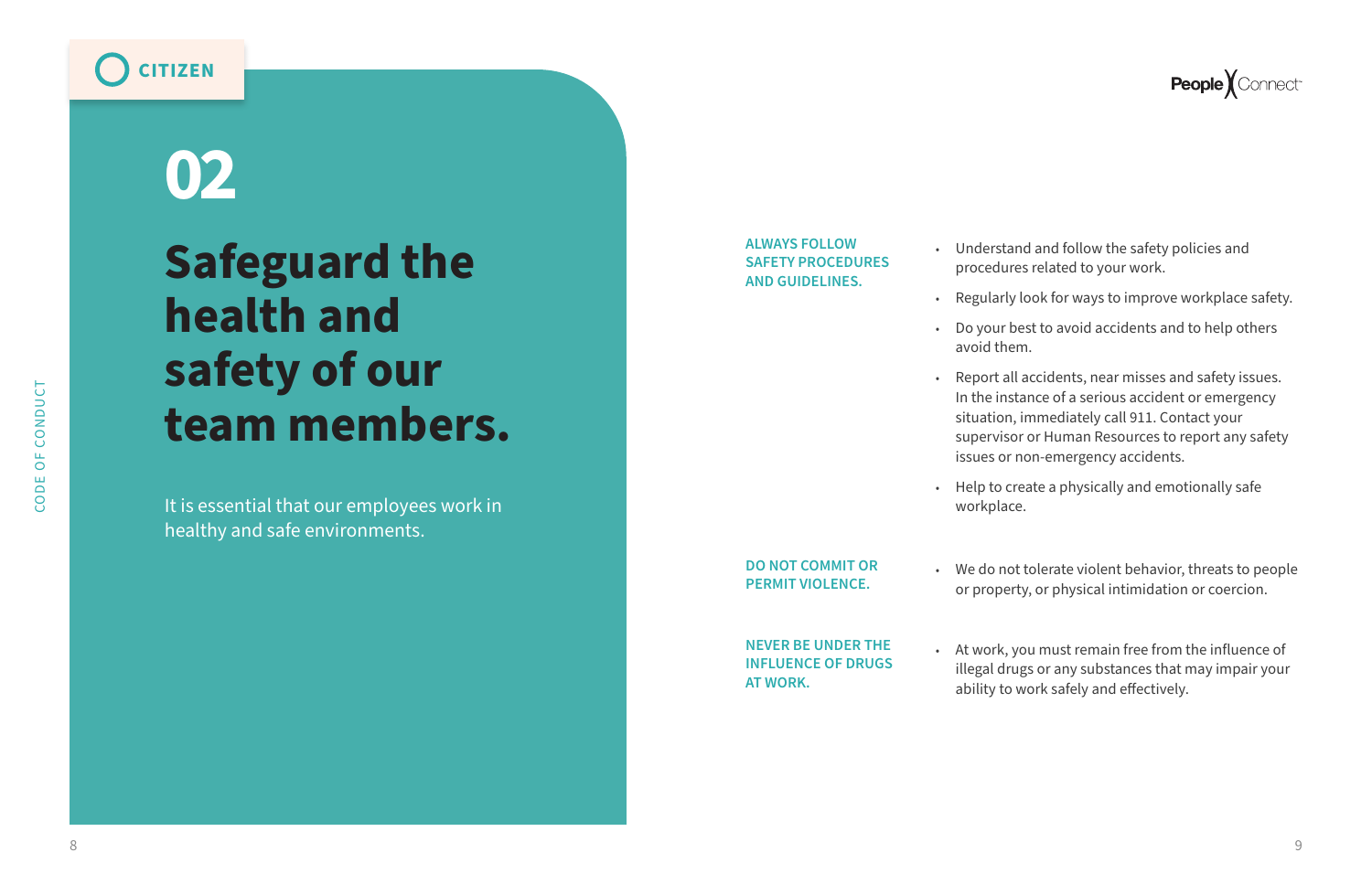People *Connect* 

### **Protect the privacy of all individuals.**

# **03**

We use personal data only to support PeopleConnect operations and to provide employee benefits.

We inform individuals about the collection and processing of their data, as well as their rights towards their personal data.

We have safeguards to protect personal data; we limit data access to employees who need it for business purposes; and we follow local data protection and privacy laws.

**FOLLOW DATA PROTECTION POLICIES.** 

**BE CAREFUL NOT TO BREACH PRIVACY.** 

• You're required to follow PeopleConnect policies to protect data and privacy. If you don't understand a policy or procedure, you're responsible for getting an explanation.

• Gather only the information that you need for your

• Unless you have authorization, do not access any system or database containing private information, such as employee or personnel records, customer personal data, email or your co-workers' personal

- work.
- messages.
- 
- 
- 

• Use data for the original business purpose only.

• Make sure that you don't disclose personal data by accessing or sending it.

• Do not keep personal data for longer than required for the business purpose.

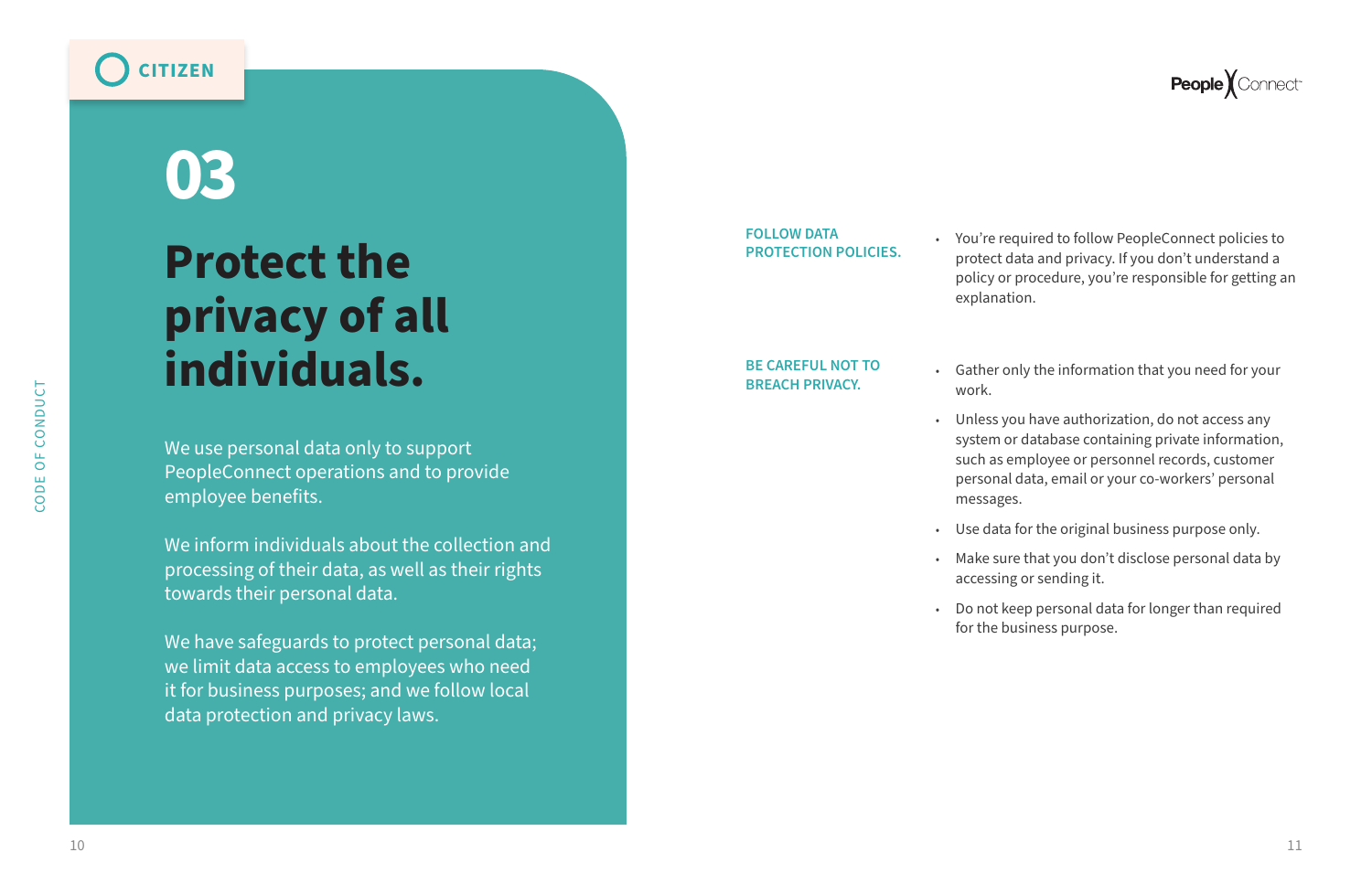CODE OF CONDUCT

 $OF$ 

CODE<sup></sup>

CONDUCT

**RESPECT EQUAL OPPORTUNITY**

**OPPOSE HARASSMENT** 

- 
- 
- 
- 

• Focus on the value that people add. We do not discriminate on the basis of race, gender, sexual orientation, age, pregnancy, caste, disability, ethnicity, religious beliefs or any other factors protected by law.

• Do not tolerate physical or mental harassment or any other harmful behavior.

• Harassment includes language or conduct that others may find derogatory, intimidating or offensive.

• Immediately report all incidents of harassment to your supervisor or Human Resources.

• Do not tolerate retaliation against anyone for raising a good-faith complaint of harassment or discrimination.

## **Be inclusive, value diversity and support team members in realizing their potential. 04**

PeopleConnect provides equal opportunity in hiring, salary, benefits, advancement, discipline, termination and all other aspects of the employment relationship.

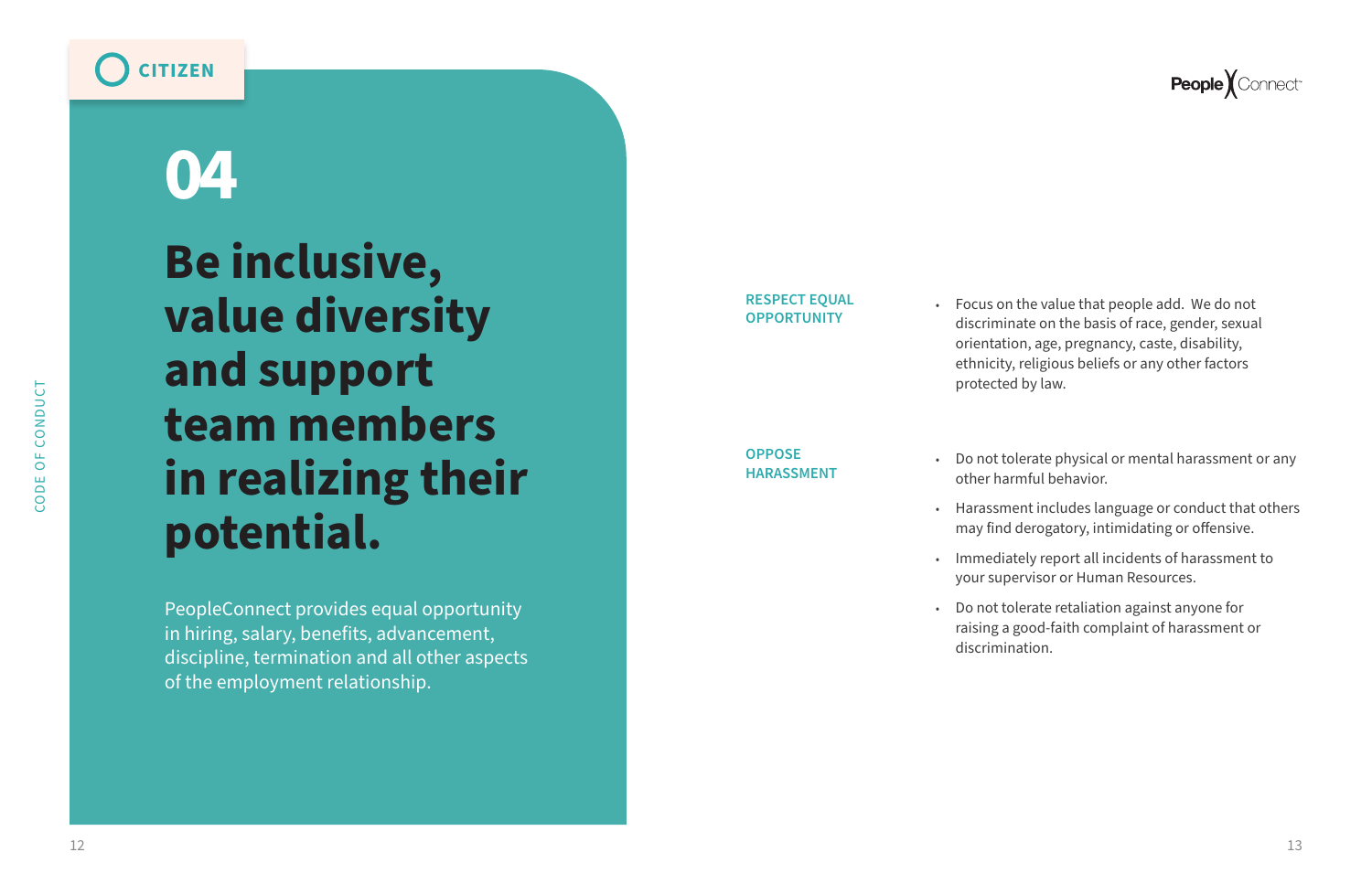CODE OF CONDUCT

 $OF$ 

CODE<sup></sup>

CONDUCT

### **People** *Connect*<sup>®</sup>

**Use email, Internet access, telephones and computers responsibly and honorably.**

# **05**

PeopleConnect computing resources should be used for Company purposes.

**HERE'S HOW YOU CAN HELP:**

- 
- 
- 
- 
- 

• Use electronic media properly. • Information on Company computer systems, including email and other Internet-related systems, is the property of PeopleConnect, to be used for Company business.

• Do not use Company resources to offend, harass or threaten others or to access, send or store illegal or generally offensive material.

• While you're at work or using a Company computer or mobile device, do not visit Internet sites with offensive content related to sex, race, religion or other protected categories.

• Do not use Company resources to reproduce, display, distribute, or store materials that violate any party's trademark, copyright, licensing or other intellectual property rights.

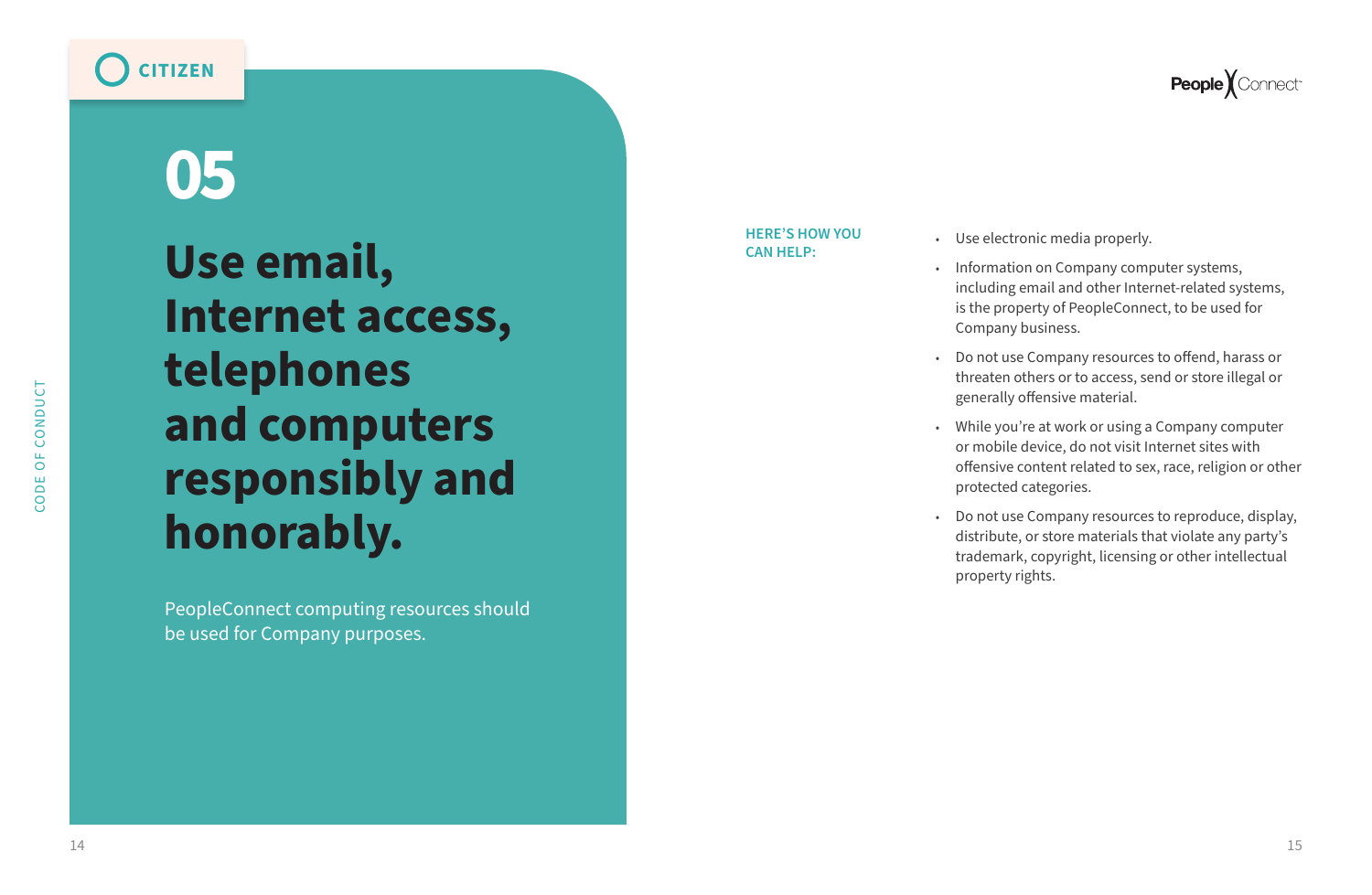**People** *Connect*<sup>®</sup>

### **Commit to providing safe, good-quality products and services. Address and do not hide risks or mistakes. 06**

The Code includes our commitment to providing safe and high-quality products, services and solutions.

#### **You should immediately contact management or your supervisor if you believe there is:**

**Where can I find more information?** If you have any questions or concerns about possible risks talk with one of the contacts listed on the ["Reporting Concerns and Asking Questions](#page-2-0)" section of the Code.

• Any deficiency in product design, production or maintenance that threatens consumer safety or

• Anything that may harm the quality of our products

- security.
- or services.
- - interests.

• Anything that may harm PeopleConnect's reputation.

• Anything that may harm PeopleConnect's financial

#### **HERE'S HOW YOU CAN HELP:**

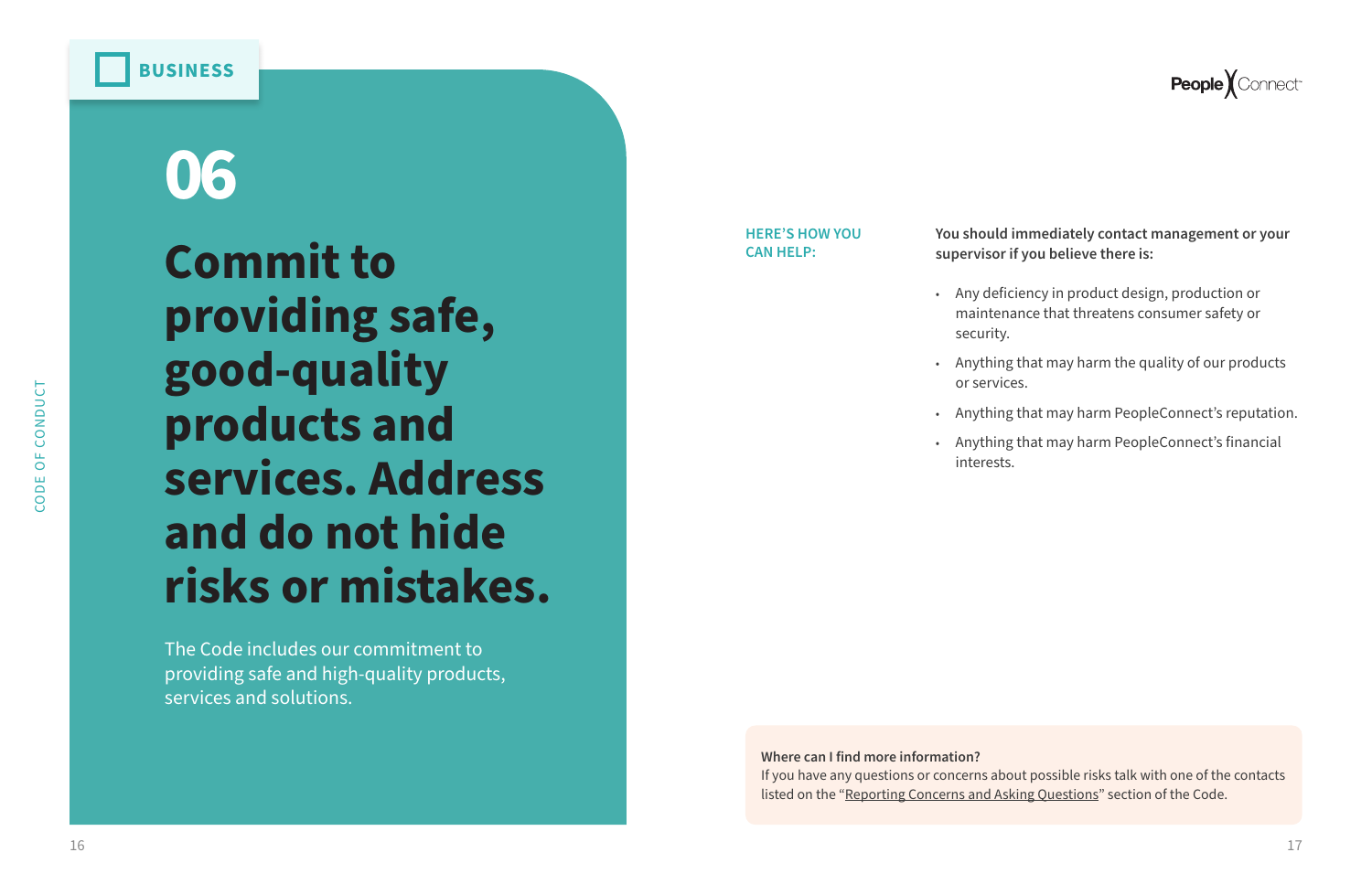CONDUCT

### **Compete vigorously but do not use illegal or unethical means to gain an advantage over a competitor. 07**

Using illegal or unethical means to obtain competitive advantage is prohibited.

• Follow all anti-trust and competition laws.

• Do not join PeopleConnect competitors or business partners in agreements or understandings that limit competition.

• For example, do not agree to fix prices, divide up products, territories, customers or markets, or limit new product offerings.

• Do not make false, baseless or misleading remarks about PeopleConnect, its competitors or their

- 
- 
- 
- products.
- competes.

• Do not disclose or discuss confidential business information with competitors or share how PeopleConnect prices, markets, services or otherwise

#### **HERE'S HOW YOU CAN HELP:**

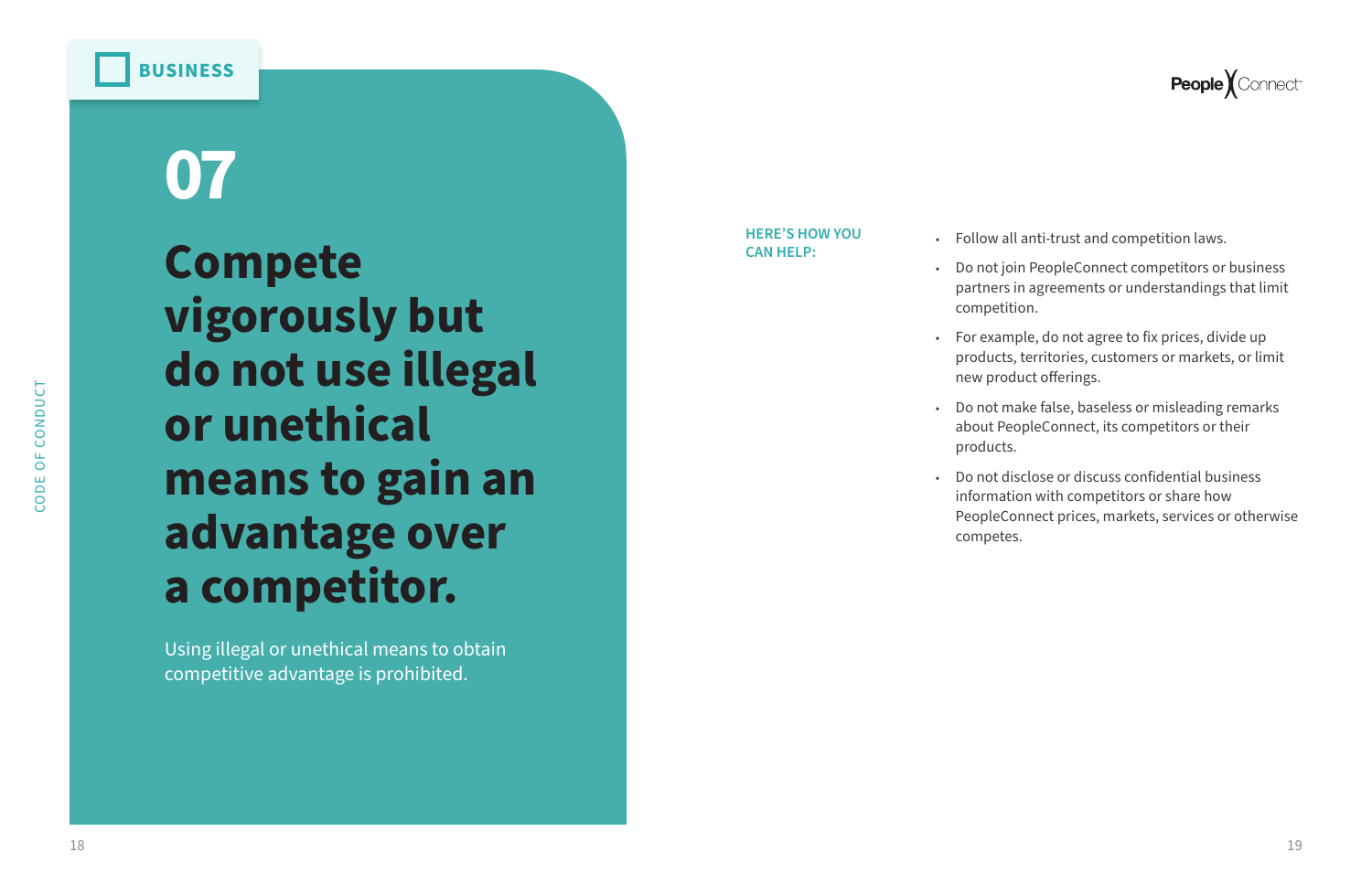### **Do not tolerate, and actively oppose, corruption in our businesses.**

# **08**

We win business with the integrity of our products, services and personal character. We do not seek business by trying to corrupt the judgement of our customers. We do not tolerate bribery of individuals. We neither provide nor receive lavish or extravagant gifts

#### **REMEMBER**

- 
- 
- 
- 
- 
- 
- 
- 



• Do not offer, pay, give or promise any favor, service, entertainment, meal, gift or any other thing of value to any commercial or governmental customer to get business, or to any government employees or political official or their family members to get preferential treatment for PeopleConnect.

• Do not pay 'grease' or facilitation payments. These are small bribes to individuals to make them perform a government service to which we are already entitled.

• Before you make a gift or offer, ensure that the value of the gift would not reasonably be seen as an attempt to influence an official decision. Talk with the Legal Department to see if the recipient is considered a "government employee" or "official." Seek approval before you act.

• Do not offer employment, benefits or other profitable opportunities to government employees and officials, or to private citizens who can provide PeopleConnect with an economic advantage without first consulting with the Legal Department.

• Obey all anti-corruption and bribery laws.

• Accurately record in PeopleConnect's books all of your transactions including your expenses and any gifts or entertainment that you provide.

• Do not associate with business partners who engage in corrupt practices. Regularly screen business partners and stop working with them if you reasonably suspect corruption.

• Do not tolerate retaliation for asking questions or raising good-faith concerns about a possible violation of this Guiding Principle.

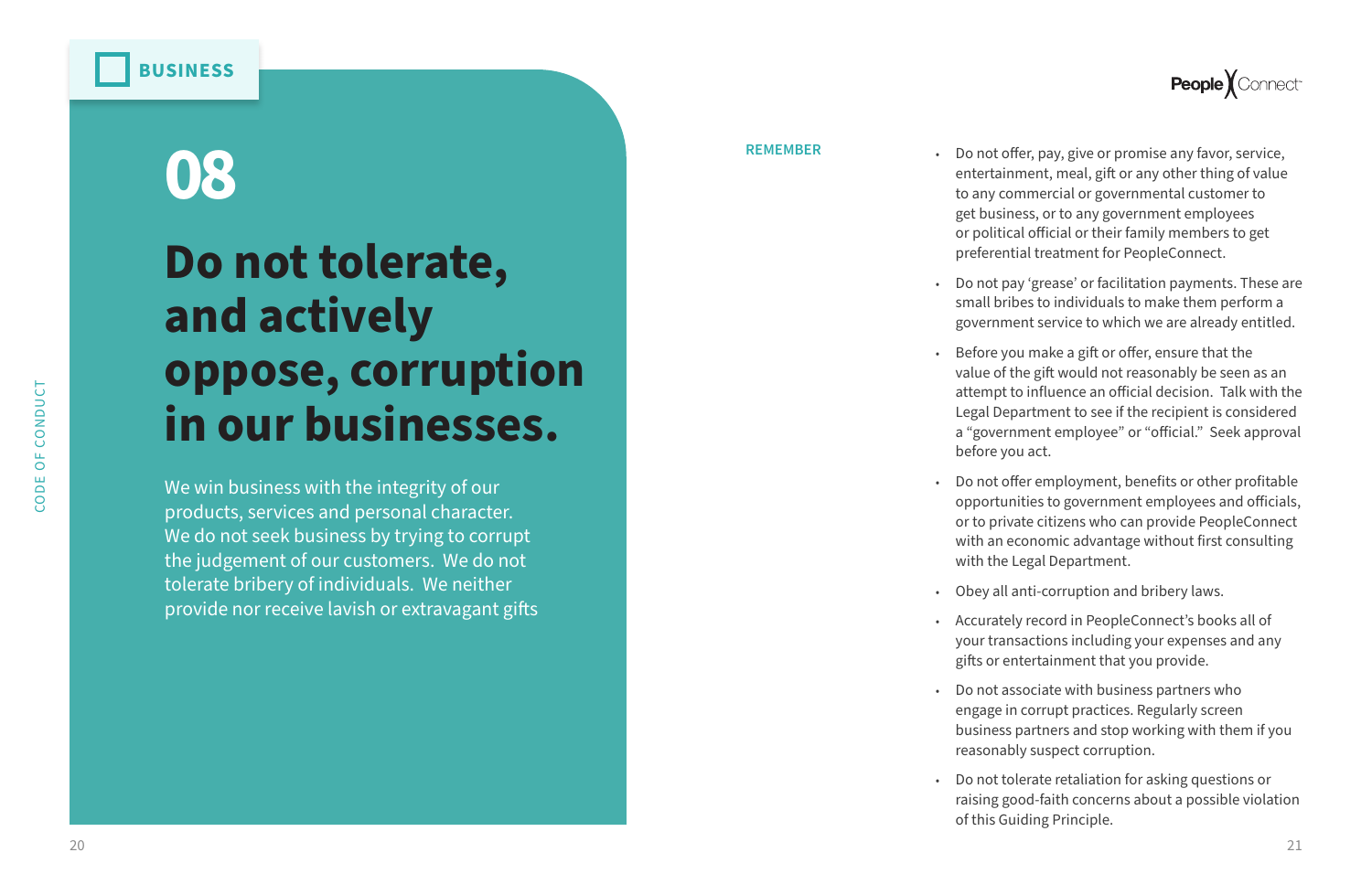### **Protect confidential information and respect that of our competitors.**

# **09**

Sharing the Company's confidential information is not allowed.

**SHARING THE COMPANY'S CONFIDENTIAL INFORMATION IS NOT ALLOWED.** 

- 
- 
- 
- 

• Disclose confidential information only on a 'needto-know' basis, even with other PeopleConnect employees.

• Never disclose confidential information outside of PeopleConnect unless you already have a nondisclosure agreement or a confidentiality agreement approved by the Legal Department.

• Secure confidential information where others cannot see when you are not reviewing it.

• Report all suspected breaches of confidentiality.

**PROTECT THIRD-PARTY, NON-PUBLIC INFORMATION.** 

- 
- 
- 

• Do not seek or receive competitors' trade secrets or confidential information unless the disclosure is covered by a non-disclosure or confidentiality agreement approved by the Legal Department.

• We compete fairly and honestly. Do not use illegal or unethical means to learn a competitor's confidential information.

• If you have non-public, confidential information from previous employment with a competitor, then you must continue to keep that information confidential, even from PeopleConnect.

**PROTECT PEOPLECONNECT'S CONFIDENTIAL INFORMATION.** 

- 
- 



• Safeguard all intellectual property, including copyrights, patents, licenses, trademarks and other trade secrets.

• Protect all of PeopleConnect's confidential information even after you stop working with PeopleConnect.

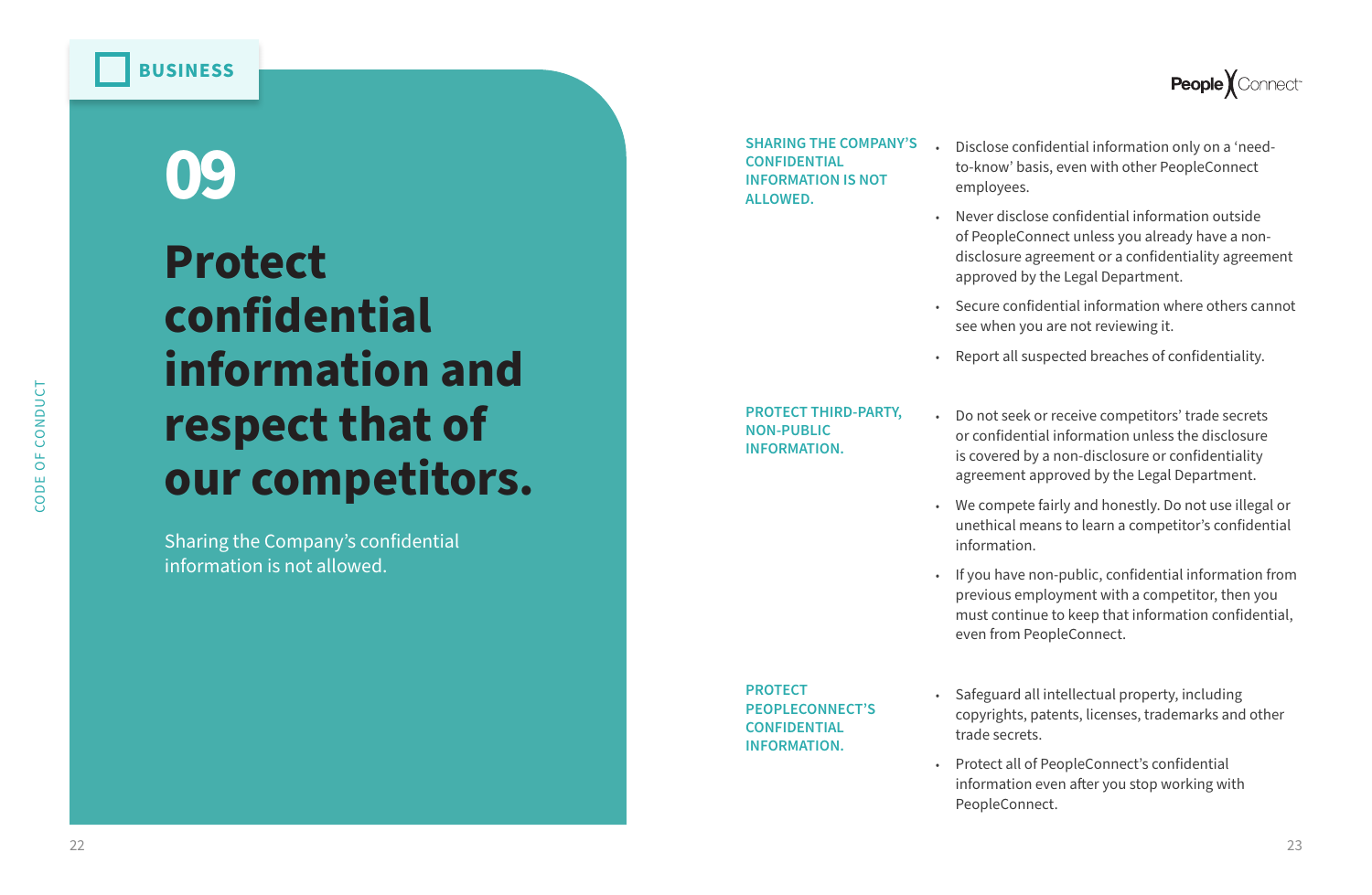

## **Act in the company's best interests and spend its money solely for business purposes. 10**

You may not give or receive anything of monetary value to influence business judgement unduly, or use PeopleConnect information, property or authority for personal gain.

**REMEMBER** • Promote PeopleConnect's best long-term interests when making

• Do not seek or receive personal economic gain, beyond your normal company pay, for being an PeopleConnect director, officer, employee

• Disclose to your supervisor any situation in which your family, friends or business associates might profit based on your

• Report financial interests that you and your family have in entities

• Do not pursue any business opportunity that you discover through your association with PeopleConnect for personal gain or the gain of

- business decisions.
- or contract worker.
- relationship with PeopleConnect.
- that do business with PeopleConnect.
- any entity other than PeopleConnect.
- 
- promptly to your supervisor.
- Use company funds prudently.
- form.

• Do not work for a customer, supplier or competitor of PeopleConnect while PeopleConnect employs you.

• Think about how it will appear if you accept gifts or entertainment from suppliers or customers wanting to do business with PeopleConnect. When possible, seek guidance before giving or receiving things of value. If you personally accept something of more than minimal value, you must keep a record of it and report it

• You are personally accountable for your use of company funds in any



**Where can I find more information?** For more information see our [Conflict of Interest Policy.](https://drive.google.com/file/d/1C_EqqcrB4qRFtwIA2hUFFI_WAO9vDvD2/view?usp=sharing)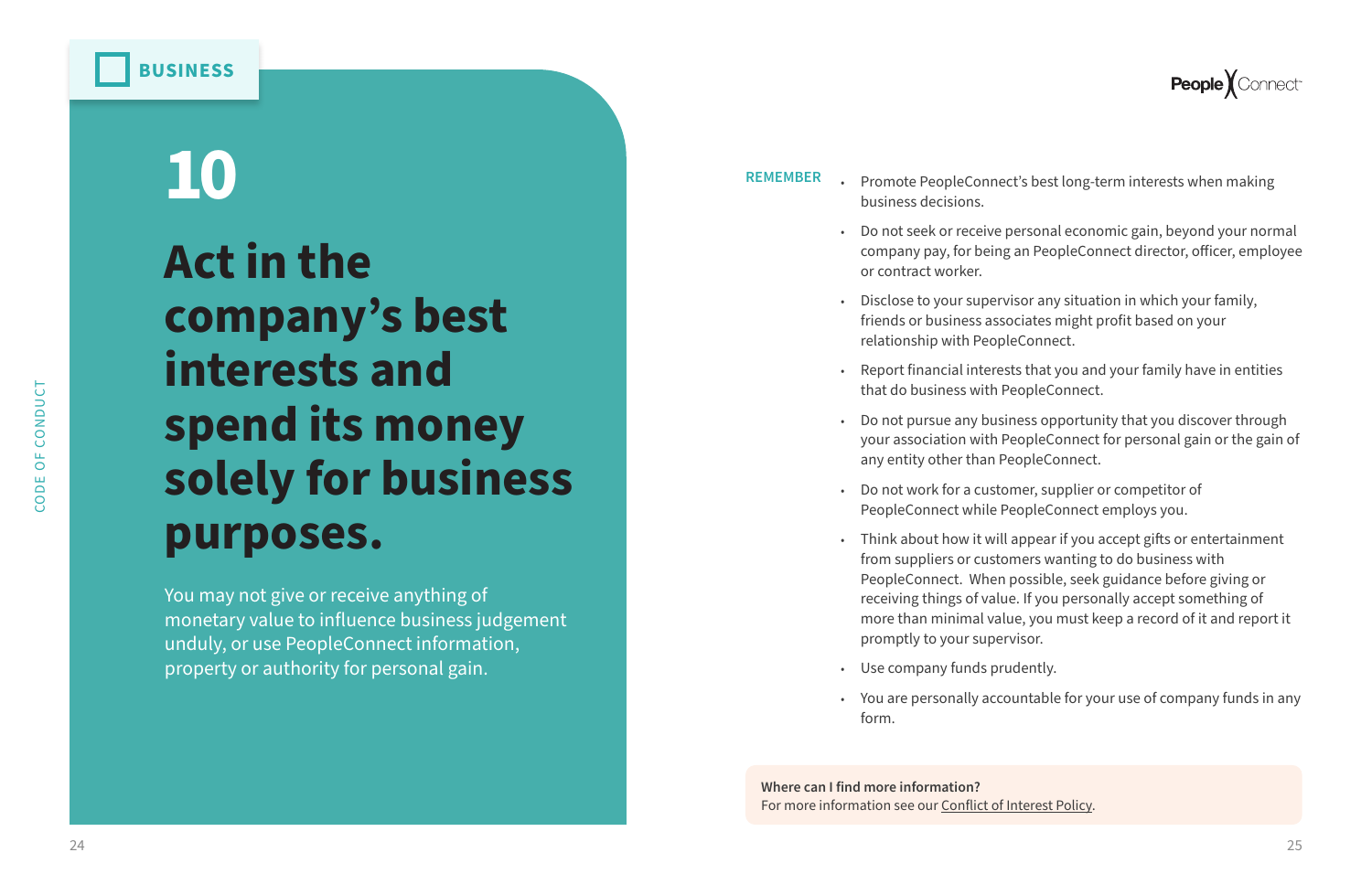### **Obey all the laws on working hours and compensation.**

# **11**

Every employee has the right to work within the limits established by law. We fairly compensate our employees.

**REMEMBER**

• Our team members work within the limits established

- by law.
- 
- 
- 
- 

• When circumstances require you to work beyond normal hours, we provide benefits or overtime compensation as required by law.

• We will pay fairly in the market and meet or exceed all legal requirements related to compensation.

• PeopleConnect will give you full details on payroll deductions for taxes and benefits.

• PeopleConnect's compensation and benefits are designed to enable our employees to meet their basic needs and provide them with the opportunity to improve their skills and capabilities.

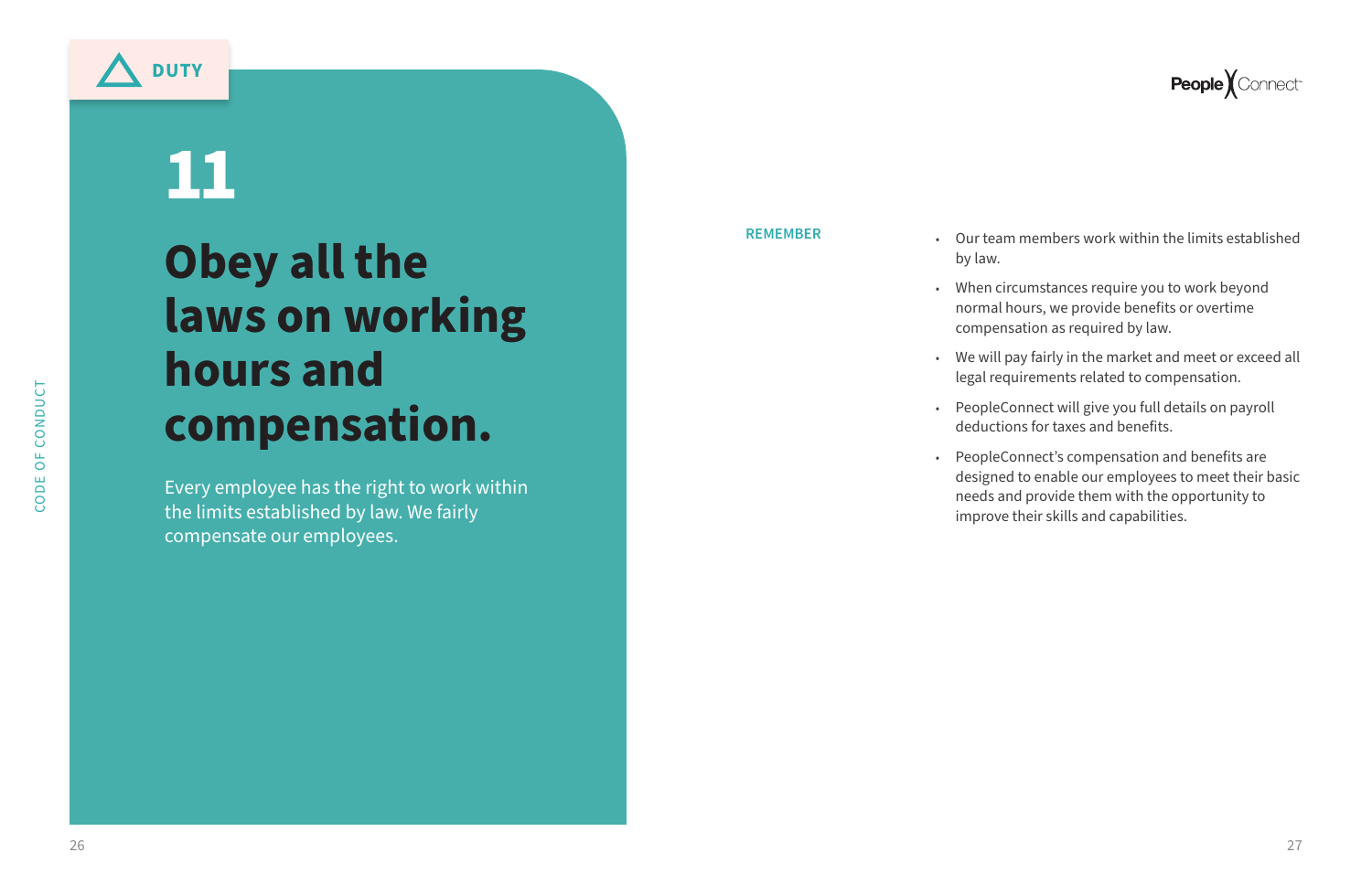**REMEMBER** • Company books and records must be complete, accurate and reliable, following Generally Accepted Accounting Principles.

> • Be precise and complete when you record transactions.

• Don't make false or misleading entries, or omit or conceal required information, such as the payment amount or its actual purpose.

• Follow laws, regulations, industry standards and Company policies when you produce, store or destroy records and documents.

• Do not keep hidden or unrecorded funds, accounts or

- 
- 
- 
- 
- assets.
- 

### **People** *Connect*<sup>®</sup>

• Maintain the supporting documentation required by relevant policies.

**Ensure that our books and records are accurate, complete and maintained.**

# **12**

Keep trustworthy books, accounts and records.

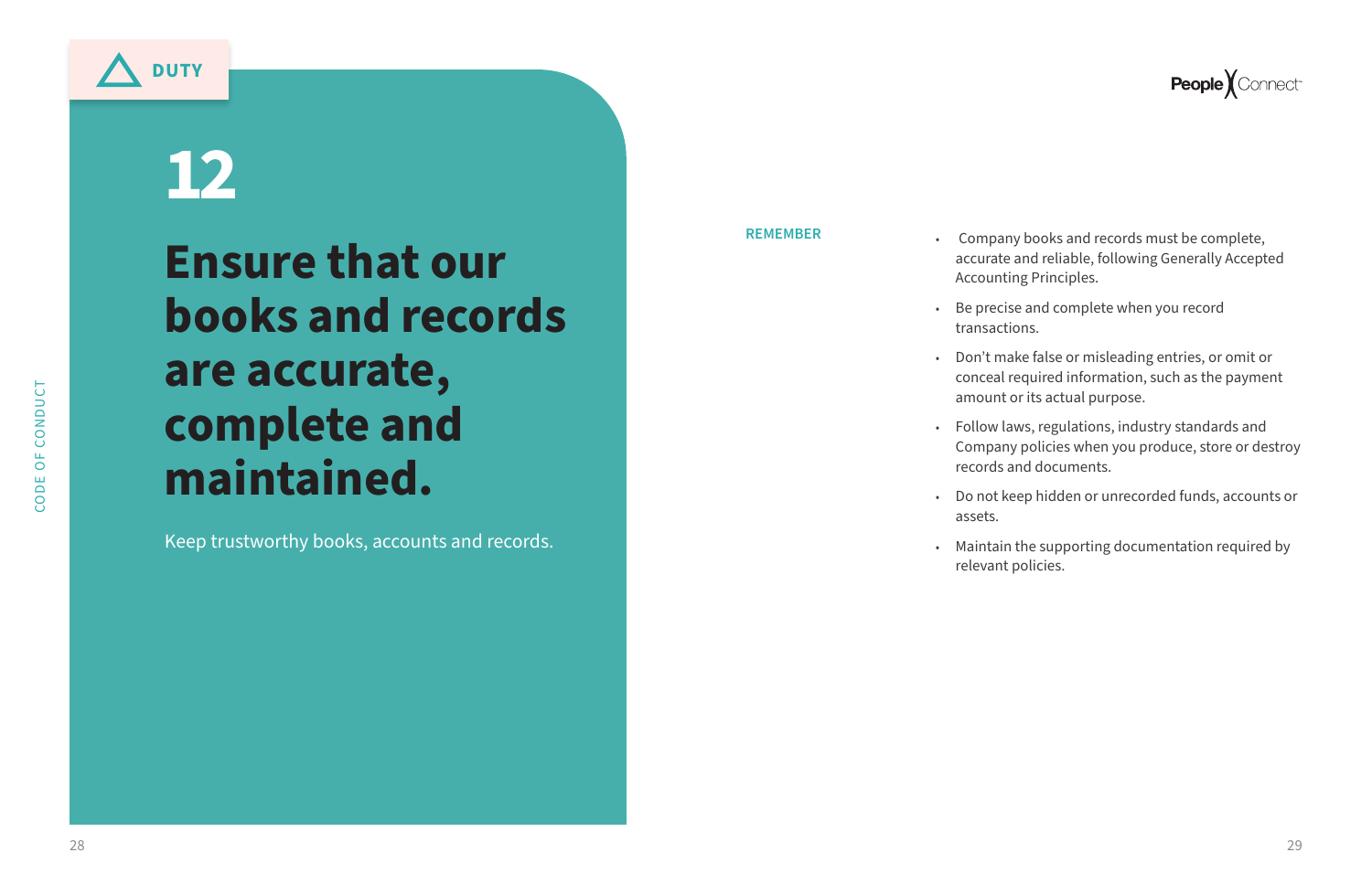### **Limit the use of Company resources to support political campaigns or causes.**

# **13**

Generally, PeopleConnect does not get involved in political campaigns or political issues. Decisions on whether the company will support a political candidate or issue must be made at a high level within PeopleConnect.

• Never offer contributions, payments or anything of value from PeopleConnect to government employees, officials or political candidates with the intent to influence them or gain an improper advantage for the

- Company.
- 
- 

• Always get approval from the Chief Legal Officer before offering or using any PeopleConnect funds, services or other resources to support any official, political organization or candidate.

• Accurately document in PeopleConnect's records any donation or contribution to any campaign, political organization or candidate.

#### **HERE'S HOW YOU CAN HELP:**

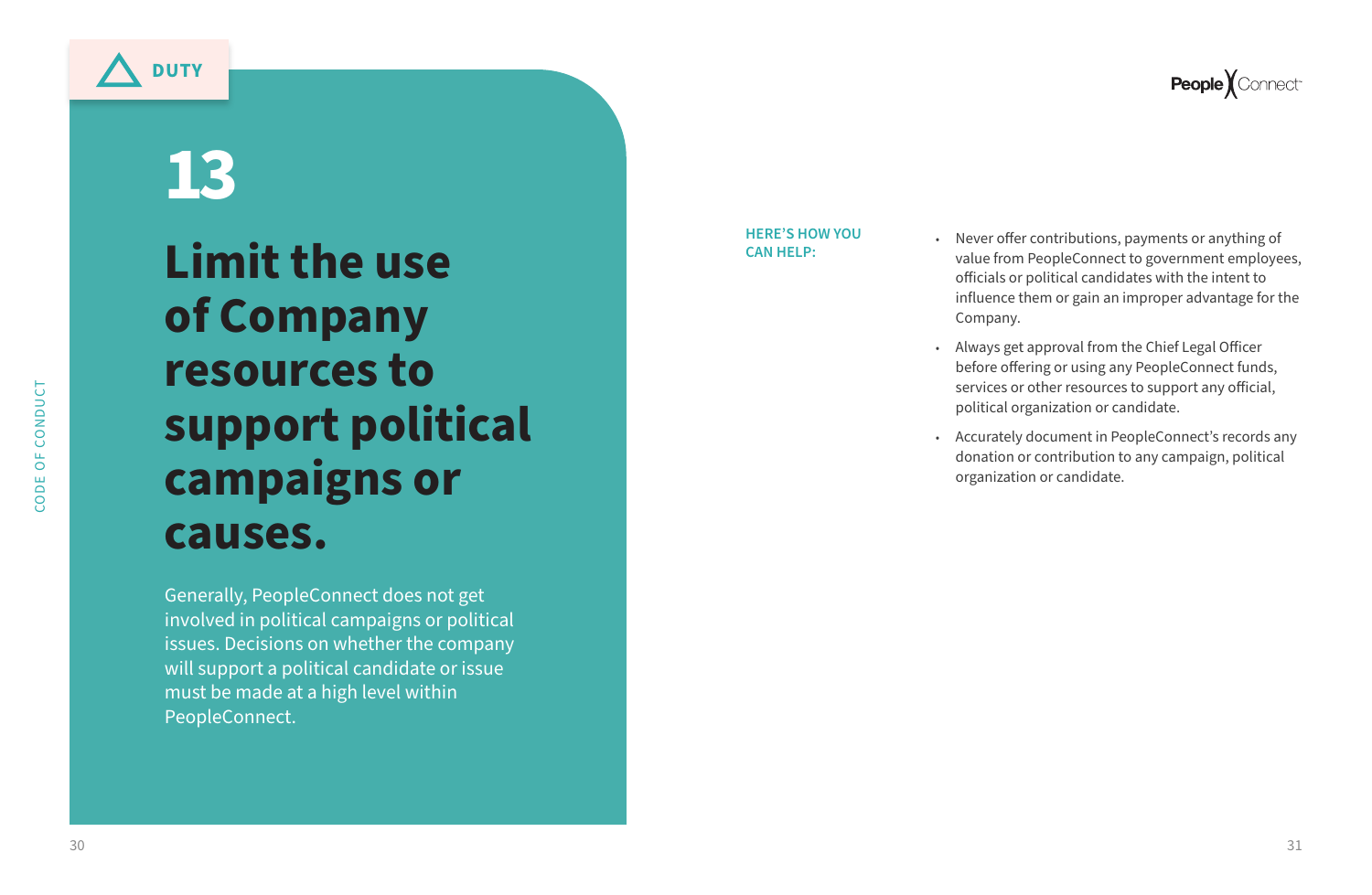### **Comply with international trade laws.**

# **14**

We follow the trade laws of all countries where PeopleConnect conducts business. • Importing or exporting specific goods, services or technology.

• Prohibiting transactions with specific countries, entities or people.

• Participating in international boycotts.

• Government approval, licenses or any other requirements necessary to complete a transaction or

- 
- 
- - sale.

• Keep accurate records of all international transactions.

• Follow all of PeopleConnect's policies and processes when importing anything.

• Make efforts to ensure that customers, business partners, vendors, service providers, agents, consultants and distributors follow PeopleConnect policies and procedures.

• Engage companies and business partners that agree to obey international trade laws.

**WE FOLLOW THE TRADE LAWS OF ALL COUNTRIES WHERE PEOPLECONNECT CONDUCTS BUSINESS, INCLUDING LAWS CONCERNING:**

**HERE'S HOW YOU CAN HELP:** 

- -
	-
	-

**Where can I find more information?** You can contact the Chief Legal Officer for guidance on any transaction.

### **People** *Connect*<sup>®</sup>

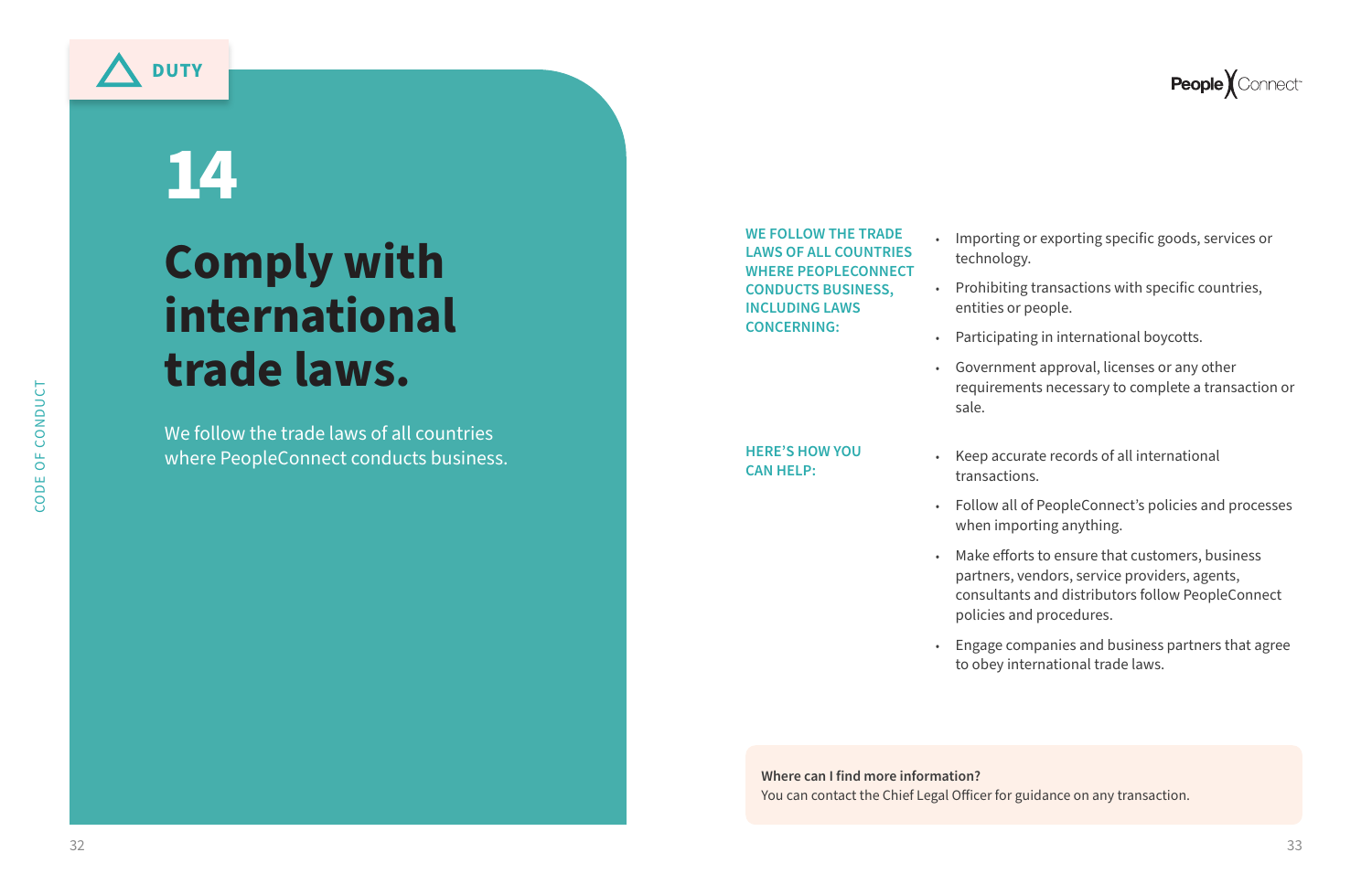### **Communicate accurately with the public.**

# **15**

We ensure that our communications are truthful and accurate. We do not release misleading information.

• Do not speak to the media unless you have been specifically authorized by the CEO. Refer media questions about PeopleConnect to the Chief Legal

- Officer.
- 
- 
- 
- 
- 
- 

### **People** *Connect*<sup>®</sup>

• Take care when discussing PeopleConnect outside the company – in public places, with friends and family, and on the Internet, in public forums, blogs and social-networking sites.

• Never disclose private company information without prior and proper authorization.

• Neither say nor imply that you represent the Company unless you are actually authorized to do so.

• Only those expressly authorized by the CEO may speak on behalf of PeopleConnect.

• When speaking at conferences, industry meetings, etc., be sure to clarify that your remarks and comments are your own, unless you have been specifically authorized by the CEO to speak on behalf of PeopleConnect.

• If you are authorized by the CEO to speak on behalf of PeopleConnect, you must provide accurate information and avoid speculating.

**REMEMBER**

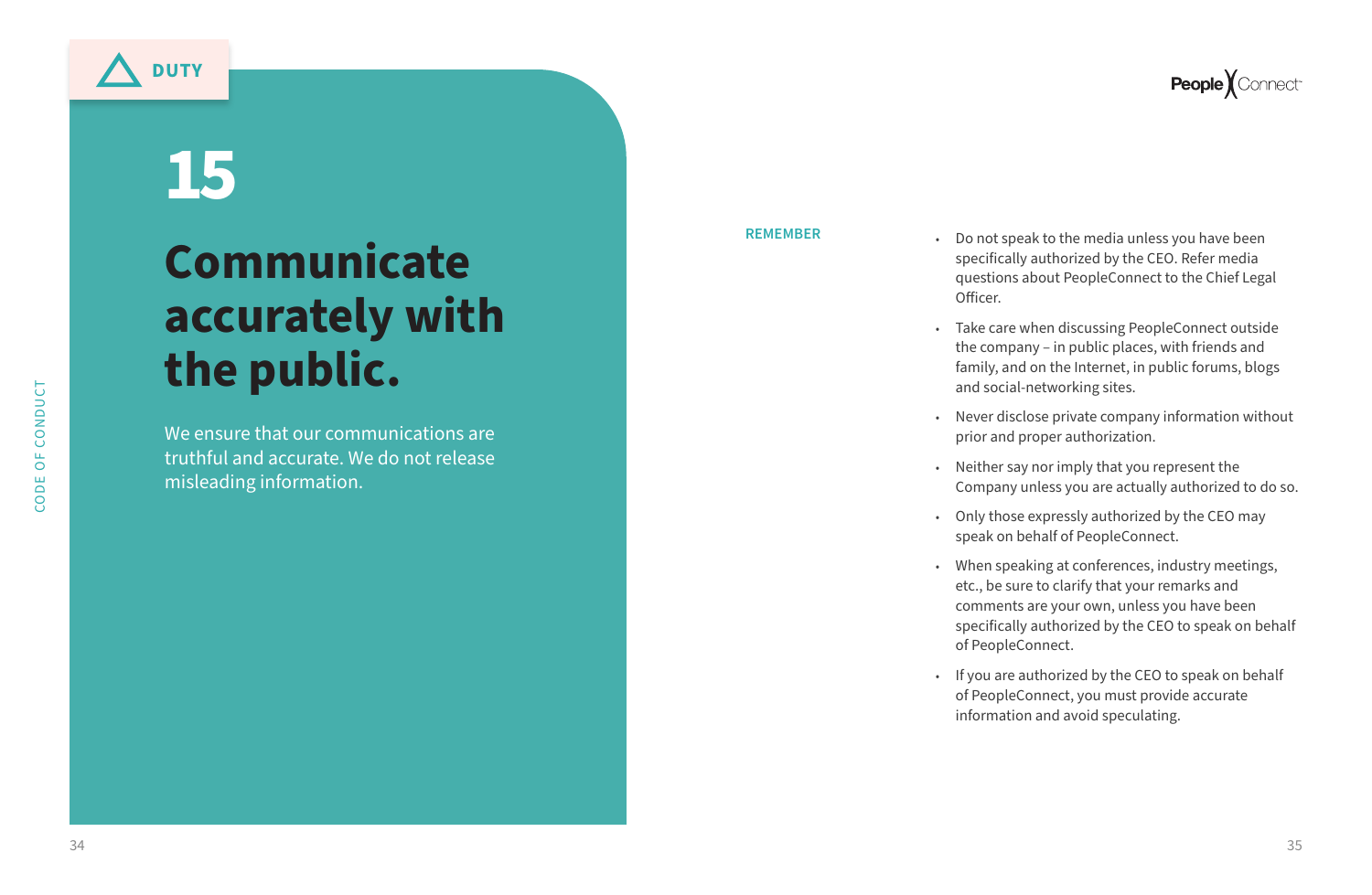

### **Ethical Decision Making**

To make an ethical decision, ask yourself these questions.



### **if something seems unethical or improper, it probably is.**

- When in doubt, ask talk to your
	-

|           |                                                                                    | <b>People X</b> Conne                                                                                                                                                                       |
|-----------|------------------------------------------------------------------------------------|---------------------------------------------------------------------------------------------------------------------------------------------------------------------------------------------|
| 01        | Is the action or decision consistent<br>with the letter and spirit of the<br>Code? | When in doubt, ask – talk to your<br>$\bullet$<br>manager or supervisor or the Legal<br>Department.                                                                                         |
| <b>U2</b> | Is it legal?                                                                       | If it isn't, don't do it.<br>$\bullet$                                                                                                                                                      |
| 03        | Does it follow PeopleConnect<br>policies and procedures?                           |                                                                                                                                                                                             |
|           | What would others think of my<br>decisions or actions?                             | How would it make me feel if my<br>$\bullet$<br>actions or decisions were known to<br>family or friends?<br>How would I explain to those affect<br>$\bullet$<br>by my actions or decisions? |
|           |                                                                                    |                                                                                                                                                                                             |

- How would it make me feel if my actions or decisions were known to my family or friends?
- How would I explain to those affected by my actions or decisions?

*How would I feel if my actions*  **a** *appeared in the news media, on* **a** *appeared in the news media, on television or on the Internet?*